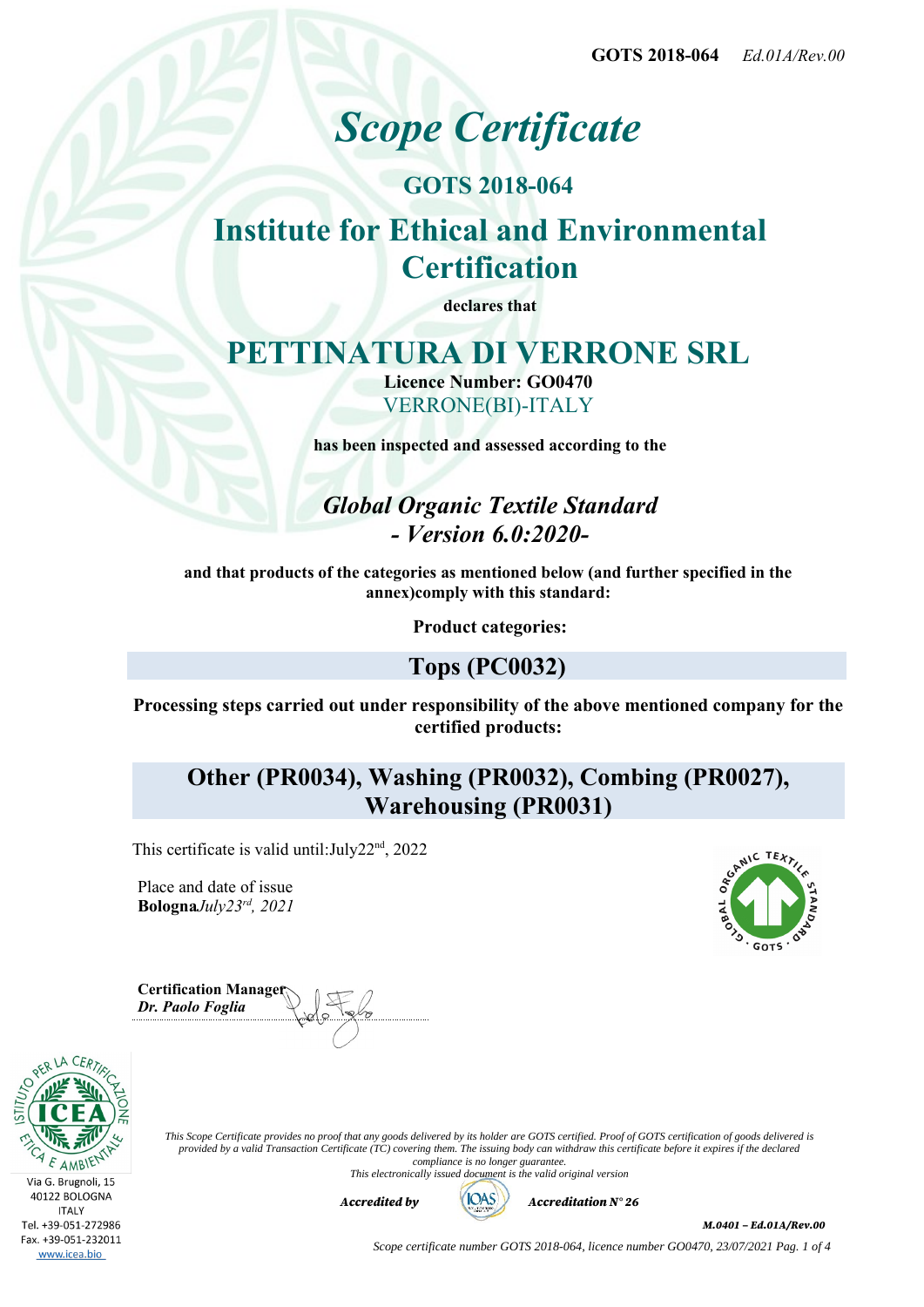*Certified entity:* **PETTINATURA DI VERRONE SRL**

*Global Organic Textile Standard*

#### **Annex to certificate no.: GOTS 2018-064**

In specific the certificate covers the following products:

| <b>Products</b> |                                            | <b>Material Composition</b> |      | Label grade |
|-----------------|--------------------------------------------|-----------------------------|------|-------------|
| Category        | Product details                            | Fibre                       | $\%$ |             |
| Tops $(PC0032)$ | Tops (Combed wool (wool<br>$tops)$ PD0073) |                             |      |             |

 *\* from organic agricolture*

Place and date of issue **Bologna***July23rd, 2021*



**Certification Manager** *Dr. Paolo Foglia*

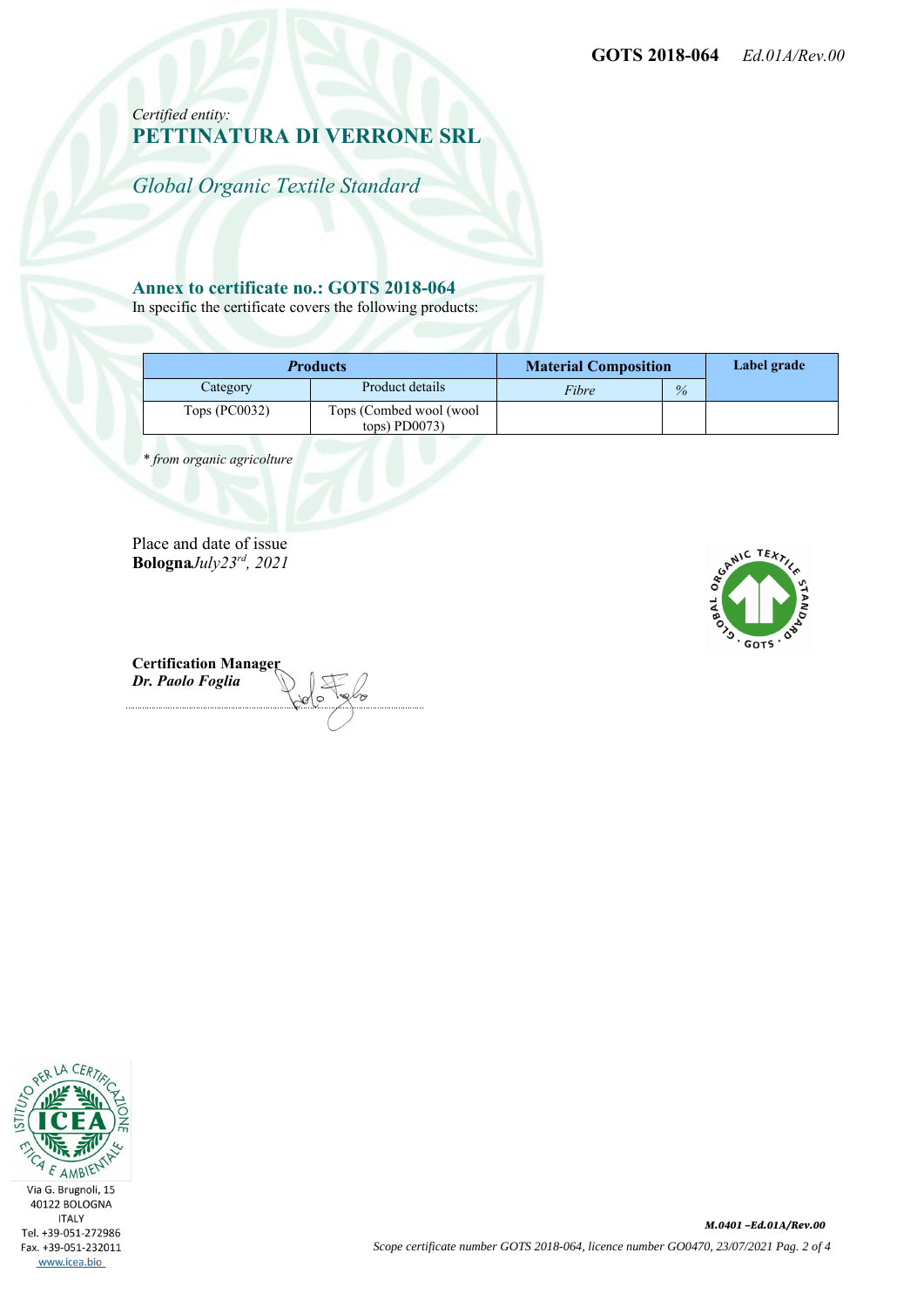#### *Certified entity:* **PETTINATURA DI VERRONE SRL**

*Global Organic Textile Standard*

#### **Facility Annex to certificate no.: GOTS 2018-064**

Under the scope of this certificate the following facilities have been inspected and assessed. The listed processing steps/activities comply with the corresponding criteria of the Global Organic Textile Standard (GOTS) for the certified products:

| Name of the facility                 | <b>Address of operation</b>                  | Processing steps / activities                                                       | <b>Type of</b><br>relation |
|--------------------------------------|----------------------------------------------|-------------------------------------------------------------------------------------|----------------------------|
| PETTINATURA DI<br><b>VERRONE SRL</b> | Strada Trossi, 2 Verrone<br>(Biella) - Italy | Carding (PR0034), Washing<br>(PR0032), Combing<br>(PR0027), Warehousing<br>(PR0031) | <b>MAIN</b>                |

Place and date of issue **Bologna***July23rd, 2021*



**Certification Manager** *Dr. Paolo Foglia*